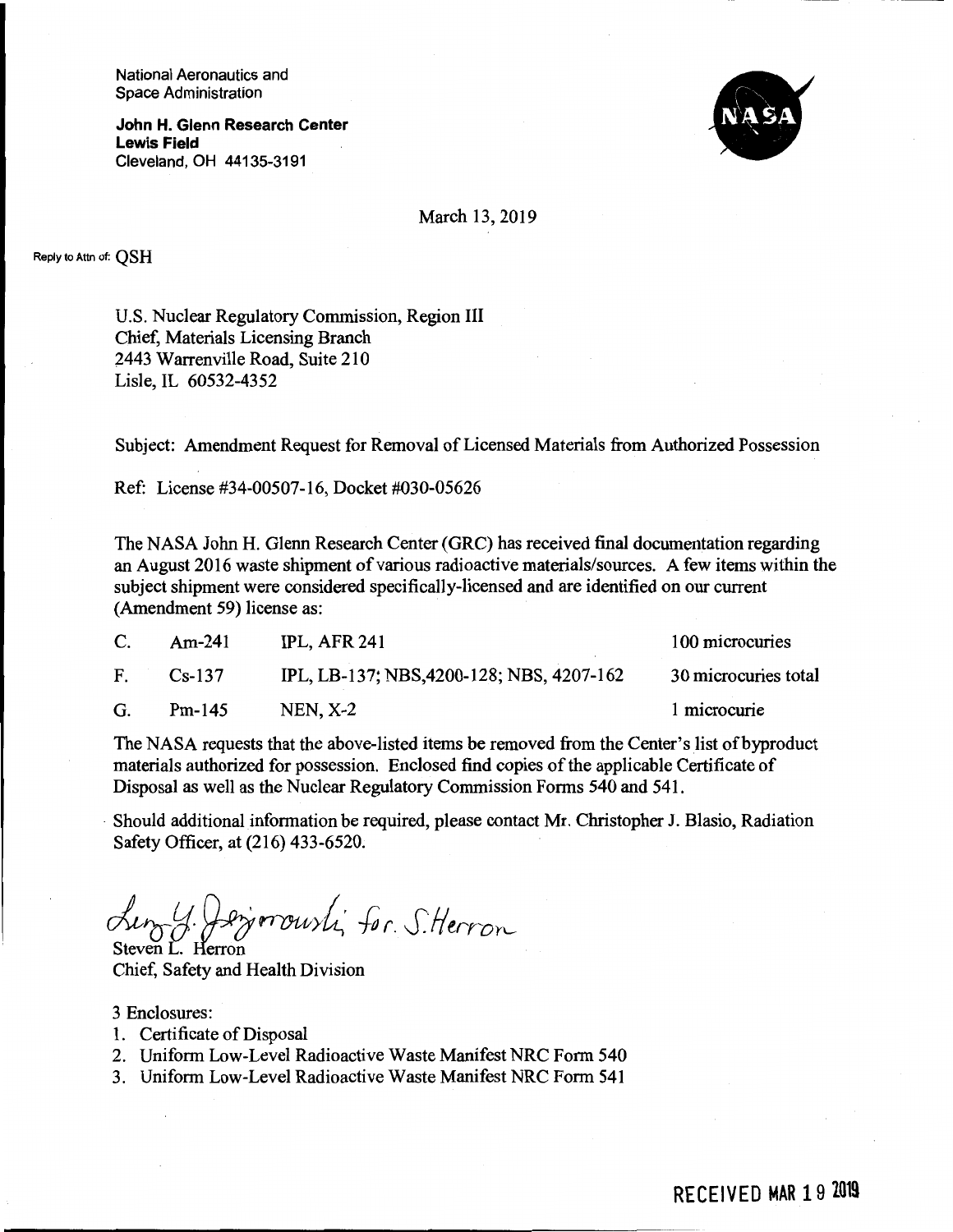bcc: Q/A. D. Liang QSH/A. D. Windau  $\Lambda$ QSH/C. J. Blasio QS/Official File QSH/CJBlasio:psu:3/12/2019:NRC Letter\_Pm145 Am241 Cs137 Disposal\_Mar2019

OSH AN ODI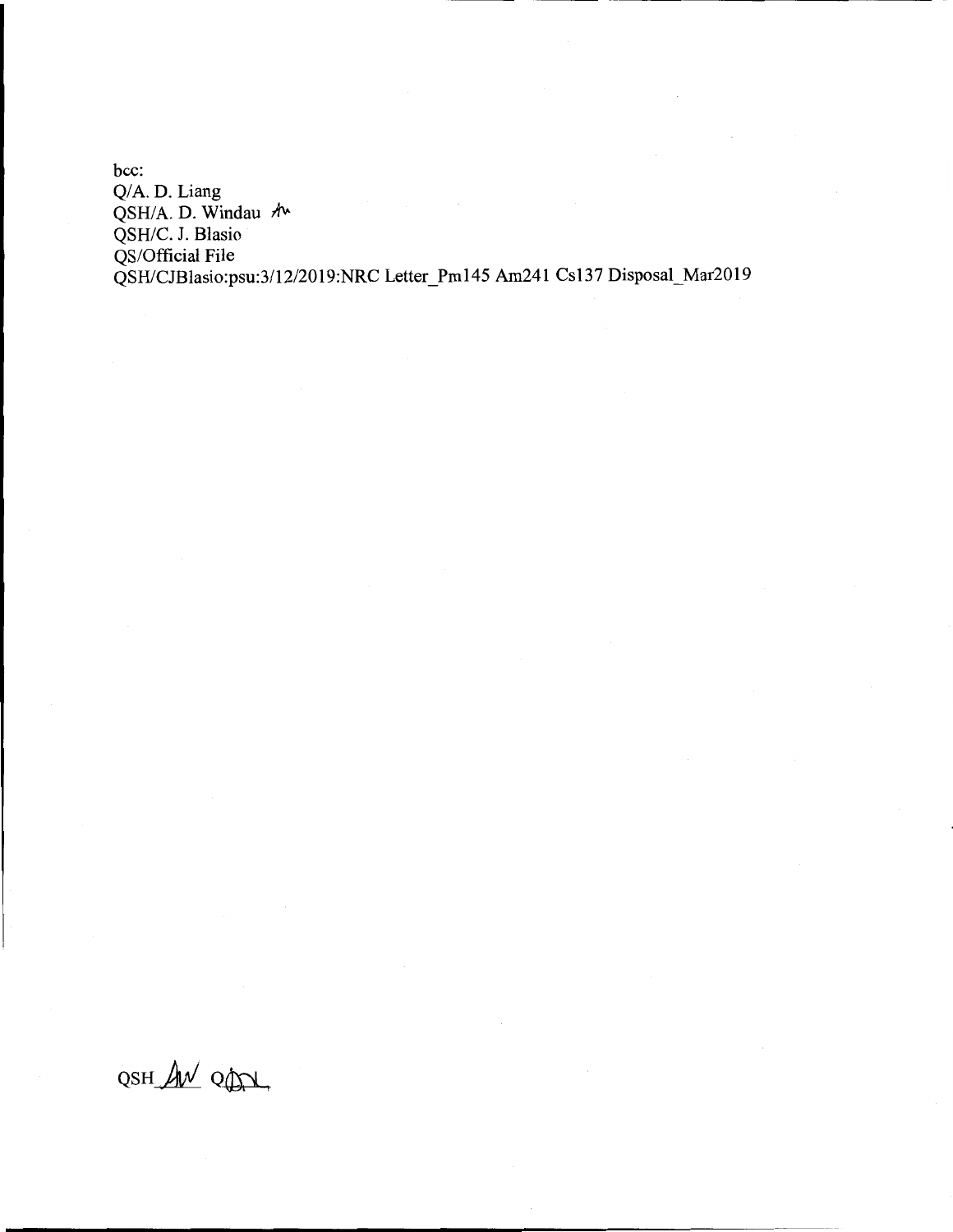

February 19, 2019

## **ALARON NUCLEAR SERVICES**

**2138 State Route 18**  wampum, **PA 16157** 

**CERTIFICATE OF DISPOSAL** 

Alaron Nuclear Services received radioactive material on November 14, 2016 via Radioactive Waste Manifest # 1788-083116PH from:

NASA•John Glenn

The material is described as (1) 5 gallon bucket and (1) B-25 containing sealed sources and DAW. The total activity was 14.505 mCI.

This document certifies that the materials on the above-listed manifest were accepted for disposal at Waste Control Specialists disposal facility located in Andrews Texas.

This document certifies that the materials on the above<br>at Waste Control Specialists disposal facility located in A<br>M, ch<sub>2e</sub> | Ottows K; / / WCOO **Authorized Alaron Representative** 

VcoU• E5 Alaron LLC<br>WWW.VRS<mark>Name.com</mark><br>724 six-s777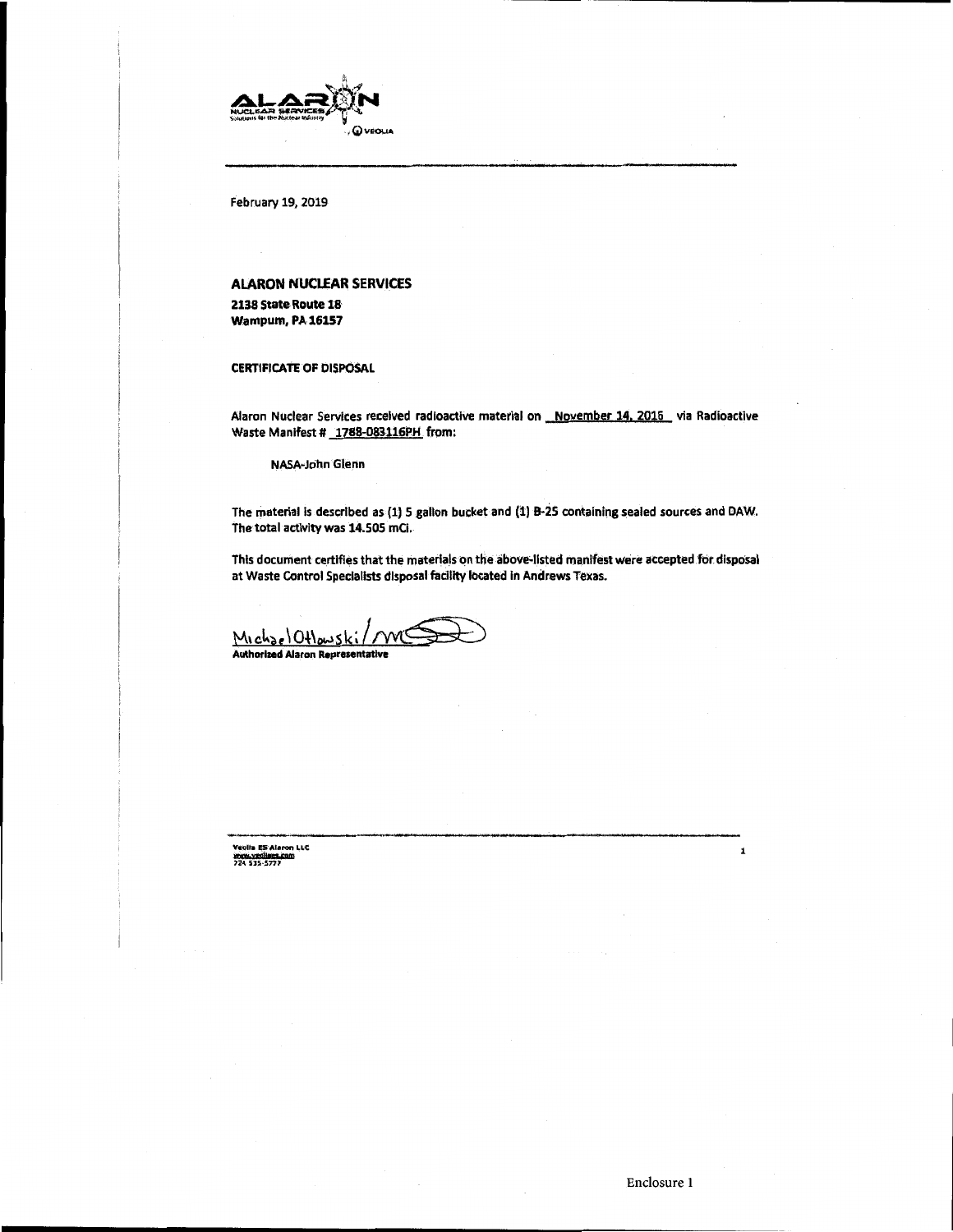Estimabd burden per response to comply with this information collection request: 45 minutes. This uniform manifest larequired by KRC to meet reporting requirements of Federal and State Agencies for the safe transportation

| <b>NRC FORM 540</b><br>$(8-2010)$<br>UNIFORM LOW-LEVEL RADIOACTIVE<br><b>WASTE MANIFEST</b><br><b>SHIPPING PAPER</b>                                                   | U.S. NUCLEAR REGULATORY COMMISSION 5. SHIPPER - NAME AND FACILITY                         |                                                                                                                                                                                 | 21000 Brookpark Road<br>Cleveland, OH 44135 | Philotechnics @ NASA John H. Glenn Research Center                            | SHIPMENT ID NUMBER<br>1788-063116PH<br>X COLLECTOR<br><b>PROCESSOR</b>                                                                                                                                                                                  | PAGE 1 OF 1 PAGE(S) 8. MANIFEST NUMBER<br>FORM 540 AND 540A<br><b>FORM 541 AND 541A</b><br>2 PAGE(S)<br>(Use this number on all continuation<br>1 PAGE(S)<br>FORM 542 AND 542A<br>pages)<br><b>ADDITIONAL INFORMATION</b><br><b>NONE PAGE(S)</b><br>1788-083116PH<br><b>CONSIGNEE - Name and Facility Address</b><br>CONTACT                                                                                                                                                                                        |                                                                                                                                                                                                |                                                                                                                                                                                                                                                                                                                                                                                                                                                                                                                  |                                                    |                                       |                                                                        |                                                                 |  |  |
|------------------------------------------------------------------------------------------------------------------------------------------------------------------------|-------------------------------------------------------------------------------------------|---------------------------------------------------------------------------------------------------------------------------------------------------------------------------------|---------------------------------------------|-------------------------------------------------------------------------------|---------------------------------------------------------------------------------------------------------------------------------------------------------------------------------------------------------------------------------------------------------|---------------------------------------------------------------------------------------------------------------------------------------------------------------------------------------------------------------------------------------------------------------------------------------------------------------------------------------------------------------------------------------------------------------------------------------------------------------------------------------------------------------------|------------------------------------------------------------------------------------------------------------------------------------------------------------------------------------------------|------------------------------------------------------------------------------------------------------------------------------------------------------------------------------------------------------------------------------------------------------------------------------------------------------------------------------------------------------------------------------------------------------------------------------------------------------------------------------------------------------------------|----------------------------------------------------|---------------------------------------|------------------------------------------------------------------------|-----------------------------------------------------------------|--|--|
| <b>ENERGENCY TELEPHONE NUMBER (Include Area Code)</b><br>B00-424-0300                                                                                                  |                                                                                           |                                                                                                                                                                                 | USER PERMIT NUMBER                          | <b>SHIPMENT NUMBER</b><br>T-TN024-D16                                         | <b>GENERATOR TYPE</b><br>(Specify)                                                                                                                                                                                                                      |                                                                                                                                                                                                                                                                                                                                                                                                                                                                                                                     | Philotechnics, Ltd.<br><b>Justin Button</b><br>Operated By Philotechnics, Ltd<br><b>TELEPHONE NUMBER</b><br>201 Renovare Blvd.<br>(Include Area Code)<br>Oak Ridge, TN 37830<br>(865) 285-3027 |                                                                                                                                                                                                                                                                                                                                                                                                                                                                                                                  |                                                    |                                       |                                                                        |                                                                 |  |  |
| <b>ORGANIZATION</b><br>CHEMTREC #17253                                                                                                                                 |                                                                                           |                                                                                                                                                                                 | CONTACT<br><b>Christopher Blasio</b>        |                                                                               | <b>TELEPHONE NUMBER</b><br>(Include Area Code)<br>(216) 433-6520                                                                                                                                                                                        |                                                                                                                                                                                                                                                                                                                                                                                                                                                                                                                     |                                                                                                                                                                                                |                                                                                                                                                                                                                                                                                                                                                                                                                                                                                                                  |                                                    |                                       |                                                                        |                                                                 |  |  |
| 2. IS THIS AN "EXCLUSIVE USE" SHIPMENT?<br><b>DQ YES</b><br>$[ \cdot ]$ NO                                                                                             | TOTAL NUMBER OF<br><b>PACKAGES IDENTIFIED</b><br>ON THIS MANIFEST<br>008088888            |                                                                                                                                                                                 |                                             | 8. CARRIER - Name and Address<br>Philotechnics, Ltd<br>201 Renovare Blvd.     |                                                                                                                                                                                                                                                         | Truck #: 532) EPA I.D. NUMBER<br>TNR000030544<br>Trailer #: WC/5 SHIPPING DATE                                                                                                                                                                                                                                                                                                                                                                                                                                      | SIGNATURE - Authorized consignee acknowledging<br>DATE<br>waste receipt<br><b>10. CERTIFICATION</b>                                                                                            |                                                                                                                                                                                                                                                                                                                                                                                                                                                                                                                  |                                                    |                                       |                                                                        |                                                                 |  |  |
| 4. DOES EPA REGULATED<br><b>I</b> IYES<br><b>WASTE REQUIRING A</b><br>DN [X]<br><b>MANIFEST ACCOMPANY</b><br>THIS SHIPMENT?                                            | $\overline{\mathbf{z}}$<br><b>EPA MANIFEST NUMBER</b>                                     |                                                                                                                                                                                 |                                             | Oak Ridge, TN 37830<br>CONTACT<br>(Include Area Code)<br><b>Justin Button</b> |                                                                                                                                                                                                                                                         |                                                                                                                                                                                                                                                                                                                                                                                                                                                                                                                     |                                                                                                                                                                                                | This is to certify that the <del>herein named materials</del> are properly classified, described, packaged, marked, and labuled end<br>are in proper condition for transportstion according to the applicable regulations of the Department of Transportation.<br>This also certifies that the materials are classified, packaged, merked, and labeled and in proper condition for<br>transportation and disposal in accordance with the requirements of 10 CFR Parts 20 and 61, or equivalent state regulation) |                                                    |                                       |                                                                        |                                                                 |  |  |
| If "Yes", provide Manifest Number ====>                                                                                                                                | <b>N/A</b>                                                                                |                                                                                                                                                                                 | <b>SIGNATURE</b>                            | horized caming a nowledging wasts receipt                                     | DATE<br>$8-3$                                                                                                                                                                                                                                           | Kisabill                                                                                                                                                                                                                                                                                                                                                                                                                                                                                                            | <b>AUTHORIZED SIGNATURE</b>                                                                                                                                                                    | mall                                                                                                                                                                                                                                                                                                                                                                                                                                                                                                             | <b>TITLE</b><br>cursto Cagistics                   |                                       | DATE<br>8/31/11                                                        |                                                                 |  |  |
| 11. U.S. DEPARTMENT OF TRANSPORTATION DESCRIPTION<br>(including proper shipping name, hazard class,<br>UN ID number, and any additional information)                   |                                                                                           | 12.<br>13.<br>14.<br>15.<br><b>TRANSPORT</b><br>DOT LABEL<br>PHYSICAL AND<br><b>INDIVIDUAL</b><br>"RADIOACTIVE"<br><b>INDEX</b><br><b>CHEMICAL FORM</b><br><b>RADIONUCLIDES</b> |                                             |                                                                               |                                                                                                                                                                                                                                                         |                                                                                                                                                                                                                                                                                                                                                                                                                                                                                                                     |                                                                                                                                                                                                | 16.<br>NBa                                                                                                                                                                                                                                                                                                                                                                                                                                                                                                       | TOTAL PACKAGE ACTIVITY<br>mCl                      | 17.<br><b>LBA/SCO</b><br><b>CLASS</b> | <b>18. TOTAL WEIGHT</b><br><b>OR VOLUME</b><br>(Use appropriate units) | <b>19. IDENTIFICATION</b><br><b>NUMBER OF</b><br><b>PACKAGE</b> |  |  |
| DAW: DAW-SOURCES<br>1 - 5 GALLON DRUM                                                                                                                                  | محملاتانات<br>UN2915, RADIOACTIVE MATERIAL, TYPE A PACKAGE, 7<br>ΕB<br>Kollow il<br>81114 |                                                                                                                                                                                 |                                             |                                                                               |                                                                                                                                                                                                                                                         | AM-241 : BI-207 : CO-60 : FE-55 : KR-85 : NA-22 :<br>PM-145 ; PU-239 ; RA-226 ; TH-239 ; TH-232 ; U-238<br>$\cos \theta + \frac{1}{2} E - \frac{1}{2} \frac{1}{2} \frac{1}{2} \frac{1}{2} \frac{1}{2} \frac{1}{2} \frac{1}{2} \frac{1}{2} \frac{1}{2} \frac{1}{2} \frac{1}{2} \frac{1}{2} \frac{1}{2} \frac{1}{2} \frac{1}{2} \frac{1}{2} \frac{1}{2} \frac{1}{2} \frac{1}{2} \frac{1}{2} \frac{1}{2} \frac{1}{2} \frac{1}{2} \frac{1}{2} \frac{1}{2} \frac{1}{2} \frac{1}{2} \frac{1}{2} \frac{1}{2} \frac{$<br>ρB | 2011                                                                                                                                                                                           |                                                                                                                                                                                                                                                                                                                                                                                                                                                                                                                  | 380.513724122.(10.284154706.)<br>5.5841041<br>EMDI | NA<br>9916                            | 0.68 <sup>8</sup><br>10,00000 lb                                       | 16-000951<br>(ALARON-1)                                         |  |  |
| UN2912, Radioactive material, low specific activity (LSA-I), 7<br>DAW; DAW-SOURCES; EQUIPMENT TO PROCESS & DISPOSE OF:<br><b>METAL: SEALED SOURCES</b><br>1 - B-25 BOX |                                                                                           | <b>NA</b>                                                                                                                                                                       | <b>NA</b>                                   | <b>SOLID/OXIDES</b>                                                           | SB-125; SR-90; TG-99; TH-232<br><b>EMB</b><br>919 116                                                                                                                                                                                                   | AG-140M; CD-109; CO-80; CS-137; NI-83; PO-210;                                                                                                                                                                                                                                                                                                                                                                                                                                                                      |                                                                                                                                                                                                |                                                                                                                                                                                                                                                                                                                                                                                                                                                                                                                  | 156.169156000 14.2207880000                        | LSA I                                 | 96.00 <sup>63</sup><br>8400,00000 lb                                   | 18-000952<br>$(15-005)$                                         |  |  |
|                                                                                                                                                                        |                                                                                           |                                                                                                                                                                                 |                                             |                                                                               |                                                                                                                                                                                                                                                         |                                                                                                                                                                                                                                                                                                                                                                                                                                                                                                                     |                                                                                                                                                                                                |                                                                                                                                                                                                                                                                                                                                                                                                                                                                                                                  |                                                    |                                       |                                                                        |                                                                 |  |  |
| FOR CONSIGNEE USE ONLY<br>NRC Form 540 (8-2010)                                                                                                                        |                                                                                           |                                                                                                                                                                                 |                                             | 20. Generator Certification Statement<br>'h ristopher                         | Realizactive Materials. Cortification to hereby made that this objectered of journant control realize<br>with a realized by waste transported program which has been approved by the hunder of the<br>and with the current register<br>ь<br><b>GSIC</b> | Hausdan Ministér Generale Institute traite the Phi material descriptions and also probable the materials on the GPR St.<br>Data Generale Memby represents and recreate blef of descriptions (OMB-DOM LOVI-LEVE), RADOACTME WARTE                                                                                                                                                                                                                                                                                    |                                                                                                                                                                                                | Modified Date: 08/23/2016 14:10                                                                                                                                                                                                                                                                                                                                                                                                                                                                                  | on or an Agreement State regulatory agency         |                                       | 5.31.2016                                                              |                                                                 |  |  |

NRC Form 540 (8-2010)

Enclosure 2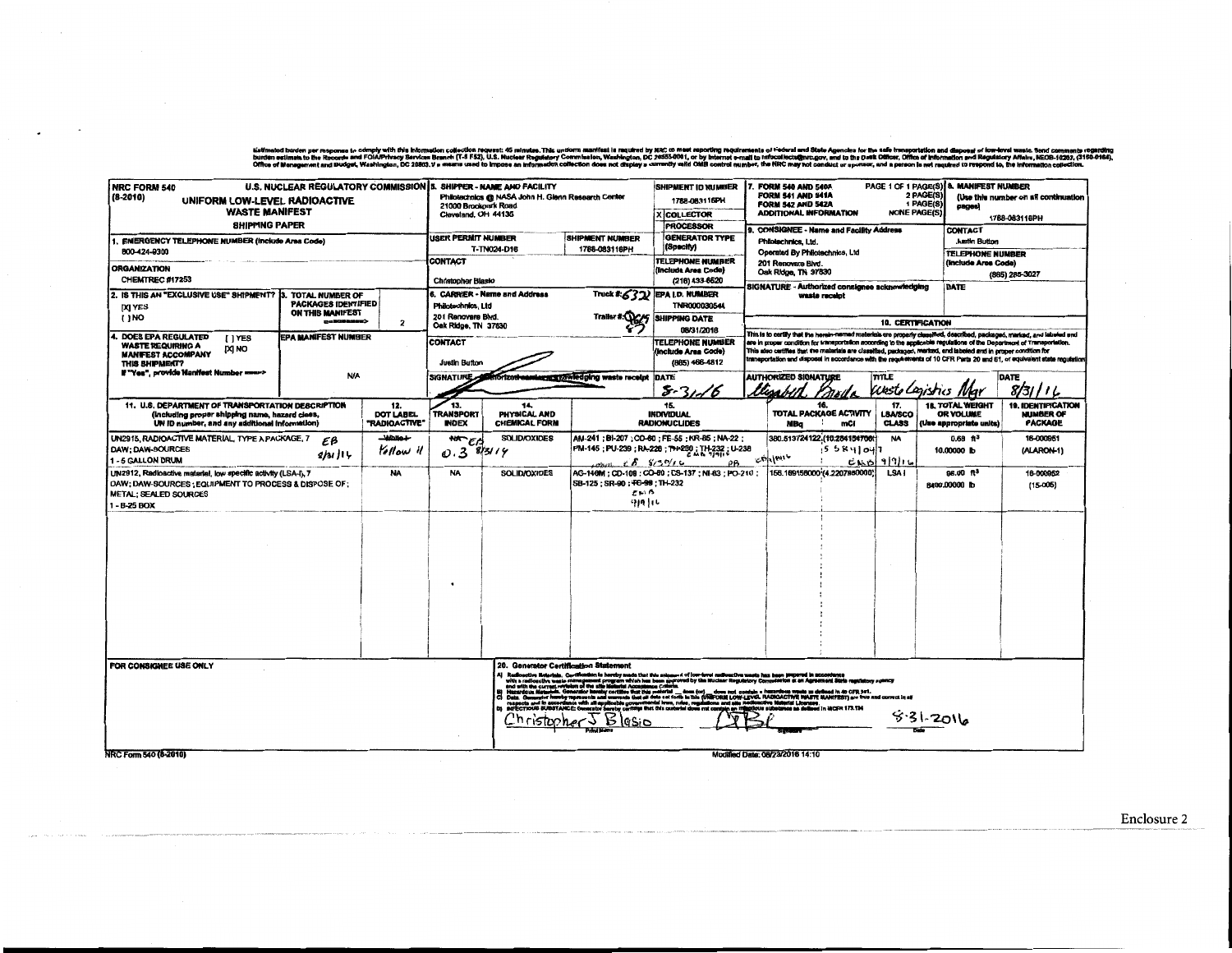Esimsted burden per responts to comply with this information collection request 3.3 hours. This uniform matriles is required by NRC to must mporting requirements of Faderal and State Agencies for the sele transportation an

| <b>INRC FORM 541</b>                                                                                                  |                                                                                   |                          |                                                                       | <b>U.S. NUCLEAR REGULATORY COMMISSION</b>                   |                                                                                   |                                                                            |                                                                                               |                                                                                    | 1. MANIFEST TOTALS                                                                                   |                                                    |                                                                 |                                                                                                                                                                                                                                   |                               |                                                                                                                       | 2. MANIFEST NUMBER                                                                                        |                                                                                                          |          |  |
|-----------------------------------------------------------------------------------------------------------------------|-----------------------------------------------------------------------------------|--------------------------|-----------------------------------------------------------------------|-------------------------------------------------------------|-----------------------------------------------------------------------------------|----------------------------------------------------------------------------|-----------------------------------------------------------------------------------------------|------------------------------------------------------------------------------------|------------------------------------------------------------------------------------------------------|----------------------------------------------------|-----------------------------------------------------------------|-----------------------------------------------------------------------------------------------------------------------------------------------------------------------------------------------------------------------------------|-------------------------------|-----------------------------------------------------------------------------------------------------------------------|-----------------------------------------------------------------------------------------------------------|----------------------------------------------------------------------------------------------------------|----------|--|
| $(8-2010)$                                                                                                            |                                                                                   |                          |                                                                       |                                                             |                                                                                   |                                                                            | <b>NUMBER OF</b><br>PACKAGE8/<br><b>NET WASTE</b><br>NET WASTE                                |                                                                                    |                                                                                                      |                                                    |                                                                 | SPECIAL NUCLEAR MATERIAL (grams)                                                                                                                                                                                                  |                               |                                                                                                                       | 1786-063116PH                                                                                             |                                                                                                          |          |  |
|                                                                                                                       | UNIFORM LOW-LEVEL RADIOACTIVE<br><b>WASTE MANIFEST</b>                            |                          |                                                                       | <b>DISPOSAL</b><br><b>VOLUME</b><br><b>CONTAINERS</b>       |                                                                                   | WEIGHT                                                                     |                                                                                               | $U - 233$<br>U-235                                                                 |                                                                                                      | Pu                                                 | <b>TOTAL</b>                                                    |                                                                                                                                                                                                                                   | PAGE 1 OF 2 PAGE(8)           |                                                                                                                       |                                                                                                           |                                                                                                          |          |  |
|                                                                                                                       | <b>CONTAINER AND WASTE DESCRIPTION</b>                                            |                          |                                                                       |                                                             | $\overline{z}$                                                                    | $\mathfrak{m}^3$<br>2.73774 kg<br>$\bullet$<br>96,68000 lb                 |                                                                                               | 3510.78684<br>7740,00000                                                           | <b>NP</b>                                                                                            |                                                    | <b>NP</b>                                                       |                                                                                                                                                                                                                                   | 0.0000073802<br>(1 pkg.)      | 0.0000073802                                                                                                          | <b>. SHIPPER NAME</b>                                                                                     |                                                                                                          |          |  |
|                                                                                                                       | Additional Nuclear Regulatory Commission (NRC) Requirements for Control, Transfer |                          |                                                                       |                                                             |                                                                                   |                                                                            |                                                                                               |                                                                                    | <b>ACTIVITY (MBg/mCl) (LLD UNITS IN uCl/cc)</b>                                                      |                                                    |                                                                 | (1 pkg.)                                                                                                                                                                                                                          | SOURCE                        |                                                                                                                       | Philotechnics @ NASA John H. Glenn Resear                                                                 |                                                                                                          |          |  |
|                                                                                                                       | and Disposal of Radioactive Waste                                                 |                          |                                                                       |                                                             |                                                                                   | ALL NUCLIDES                                                               |                                                                                               | TRITIUM                                                                            | C-14                                                                                                 | Tc-09                                              |                                                                 | $1-129$                                                                                                                                                                                                                           |                               |                                                                                                                       | <b>SHIPMENT ID NUMBER</b>                                                                                 |                                                                                                          |          |  |
|                                                                                                                       |                                                                                   |                          |                                                                       |                                                             | MBg                                                                               |                                                                            | 536.6828801220                                                                                | NP.                                                                                | <b>NP</b>                                                                                            |                                                    | 0.0003626000                                                    | <b>NP</b>                                                                                                                                                                                                                         |                               | 3,362311389                                                                                                           | 1788-083116FH                                                                                             |                                                                                                          |          |  |
|                                                                                                                       |                                                                                   |                          |                                                                       |                                                             | mCl                                                                               |                                                                            | 14.5049427080                                                                                 | <b>NP</b>                                                                          | <b>NP</b>                                                                                            | WASTE DESCRIPTION FOR EACH WASTE TYPE IN CONTAINER | 0.0000096000                                                    | <b>NP</b>                                                                                                                                                                                                                         | łЪ                            | 7.4126660079                                                                                                          |                                                                                                           |                                                                                                          |          |  |
| 5.                                                                                                                    |                                                                                   |                          | DISPOSAL CONTAINER DESCRIPTION                                        | 110.                                                        |                                                                                   |                                                                            |                                                                                               | PHYSICAL DESCRIPTION                                                               |                                                                                                      | <b>14. CHEMICAL DESCRIPTION</b>                    |                                                                 |                                                                                                                                                                                                                                   |                               | <b>15. RADIOLOGICAL DESCRIPTION</b>                                                                                   |                                                                                                           | 18. WASTE<br>CLASSIFI-                                                                                   |          |  |
| <b>CONTAINER</b><br><b>IDENTIFICATION</b><br><b>NUMBER/</b><br><b>TRANSPORT</b><br>PERMIT NUMBER                      | <b>CONTAINER</b><br><b>DESCRIPTION</b><br>[Sea Note 1)                            | <b>VOLUME</b><br>m<br>Ŧ. | <b>WASTE</b><br><b>AND</b><br><b>CONTAINER</b><br>WEIGHT<br>kg<br>ïö. | <b>SURFACE</b><br><b>RADIATION</b><br><b>LEVEL</b><br>m3whr | MBa/108 cm <sup>2</sup><br><b>ALPHA</b>                                           | <b>SURFACE</b><br><b>CONTAMINATION</b><br>dem/100 cm <sup>2</sup><br>BETA- | <b>WASTE</b><br><b>DESCRIPTOR</b><br>(Boe Note 2)                                             | 12.<br><b>APPROXMATE</b><br><b>WASTE</b><br>VOLUME(8) IN<br><b>CONTAINER</b><br>m, | <b>SOLIDIFICATION</b><br>œ<br><b>STABILIZATION</b><br>MEDIA                                          | CHEMICAL FORM<br>CHELATING AGENT                   | <b>WEIGHT</b><br>CHELATING<br><b>AGENT</b><br>F> 0.1%           |                                                                                                                                                                                                                                   |                               | INDIVIDUAL RADIONUCLIDES AND ACTIVITY AND<br>CONTAINER TOTAL; OR CONTAINER TOTAL ACTIVITY<br>AND RADIONUCLIDE PERCENT |                                                                                                           | CATION<br>AB - Class A<br>Stable<br><b>AU - Class A</b><br>Unstable<br><b>B</b> - Class B<br>C - Class C |          |  |
| I - Innerpack Container                                                                                               |                                                                                   |                          |                                                                       | mromAr                                                      |                                                                                   | <b>GAMMA</b>                                                               |                                                                                               | $\mathbf{B}^{\prime}$                                                              | (See Note 3)                                                                                         |                                                    |                                                                 | RADIONUCLIDES                                                                                                                                                                                                                     |                               | MBa                                                                                                                   | mCi                                                                                                       |                                                                                                          |          |  |
| 18-000951<br>(ALARON-1)                                                                                               | $\blacktriangleleft$                                                              | 0.01926                  | 4.53590                                                               | < 0.005                                                     | < 0.000004008                                                                     | < 0.00004005                                                               | 59(DAW)<br>40                                                                                 | 0.01926                                                                            | 100                                                                                                  | SOLID OXIDES / NP                                  | <b>NP</b>                                                       | AM-241<br><b>BI-207</b>                                                                                                                                                                                                           |                               | 0.0029600000                                                                                                          | 0.0980000000<br>3.6280000000<br>0.0000800000                                                              | <b>&gt;CU</b>                                                                                            |          |  |
|                                                                                                                       |                                                                                   | 0.68000                  | 10,00000                                                              | < 0.5                                                       | < 240                                                                             | < 2400                                                                     | 36                                                                                            | 0.68000                                                                            |                                                                                                      |                                                    |                                                                 | CO-60                                                                                                                                                                                                                             |                               |                                                                                                                       | 0.0009731000<br>0.0000263000                                                                              |                                                                                                          | EMPAIR O |  |
| Origin: OH                                                                                                            |                                                                                   |                          |                                                                       |                                                             |                                                                                   |                                                                            |                                                                                               |                                                                                    |                                                                                                      |                                                    |                                                                 | <b>FE-55</b>                                                                                                                                                                                                                      |                               | 0.3367000000                                                                                                          | 0.0091000000<br>$-6.0100120000 - 1 - 3$                                                                   |                                                                                                          |          |  |
| NASA John H. Glern<br>Research Center                                                                                 |                                                                                   |                          |                                                                       |                                                             |                                                                                   |                                                                            |                                                                                               |                                                                                    |                                                                                                      |                                                    |                                                                 | KR-85<br>NA-22                                                                                                                                                                                                                    |                               | 222.3704440000<br>0.0022572220                                                                                        | 0.0000610080                                                                                              |                                                                                                          |          |  |
| 21000 Brookpark Road                                                                                                  |                                                                                   |                          |                                                                       |                                                             |                                                                                   |                                                                            |                                                                                               |                                                                                    |                                                                                                      |                                                    |                                                                 | PN-145                                                                                                                                                                                                                            |                               | 0.0074000000                                                                                                          | 0.0002000000                                                                                              |                                                                                                          |          |  |
| Cleveland, OH 44135                                                                                                   |                                                                                   |                          |                                                                       |                                                             |                                                                                   |                                                                            |                                                                                               |                                                                                    |                                                                                                      |                                                    |                                                                 | PU-239                                                                                                                                                                                                                            |                               | 0.0169238000                                                                                                          | 0.0004574000                                                                                              |                                                                                                          |          |  |
|                                                                                                                       |                                                                                   |                          |                                                                       |                                                             |                                                                                   |                                                                            |                                                                                               |                                                                                    |                                                                                                      |                                                    |                                                                 | RA-226                                                                                                                                                                                                                            |                               | [0.0000073802 g<br>148.0592000000                                                                                     | 4,0015000000                                                                                              |                                                                                                          |          |  |
|                                                                                                                       |                                                                                   |                          |                                                                       |                                                             |                                                                                   |                                                                            |                                                                                               |                                                                                    |                                                                                                      |                                                    | <b>EMB</b>                                                      | 111-230                                                                                                                                                                                                                           |                               | $-0.001400000$                                                                                                        | 0.0000980000                                                                                              |                                                                                                          |          |  |
|                                                                                                                       |                                                                                   |                          |                                                                       |                                                             |                                                                                   |                                                                            |                                                                                               |                                                                                    |                                                                                                      |                                                    | gr1 <sub>0</sub>                                                |                                                                                                                                                                                                                                   |                               | {0.0000000015 kg}                                                                                                     |                                                                                                           |                                                                                                          |          |  |
|                                                                                                                       |                                                                                   |                          |                                                                       |                                                             |                                                                                   |                                                                            |                                                                                               |                                                                                    |                                                                                                      |                                                    |                                                                 | TH-232                                                                                                                                                                                                                            |                               | 0.0925000000                                                                                                          | 0.0025000000                                                                                              |                                                                                                          |          |  |
|                                                                                                                       |                                                                                   |                          |                                                                       |                                                             |                                                                                   |                                                                            |                                                                                               |                                                                                    |                                                                                                      |                                                    |                                                                 | U-238                                                                                                                                                                                                                             |                               | [0.0228185470 kg]<br>5.9980600000                                                                                     | 0.1620800000                                                                                              |                                                                                                          |          |  |
|                                                                                                                       |                                                                                   |                          |                                                                       |                                                             |                                                                                   |                                                                            |                                                                                               |                                                                                    |                                                                                                      |                                                    |                                                                 |                                                                                                                                                                                                                                   |                               | (0,4826107870 kg)                                                                                                     |                                                                                                           |                                                                                                          |          |  |
|                                                                                                                       |                                                                                   |                          |                                                                       |                                                             |                                                                                   |                                                                            |                                                                                               |                                                                                    |                                                                                                      |                                                    |                                                                 |                                                                                                                                                                                                                                   |                               |                                                                                                                       |                                                                                                           |                                                                                                          |          |  |
|                                                                                                                       |                                                                                   |                          |                                                                       |                                                             |                                                                                   |                                                                            |                                                                                               |                                                                                    |                                                                                                      |                                                    |                                                                 | <b>Sub Total</b>                                                                                                                                                                                                                  |                               | 380.5137241220                                                                                                        | 10.2841547080                                                                                             |                                                                                                          |          |  |
|                                                                                                                       |                                                                                   |                          |                                                                       |                                                             |                                                                                   |                                                                            |                                                                                               |                                                                                    |                                                                                                      |                                                    |                                                                 |                                                                                                                                                                                                                                   |                               | [0.0000073002 g]<br>F0.5054293158 kg                                                                                  |                                                                                                           |                                                                                                          |          |  |
| Package Total                                                                                                         |                                                                                   |                          |                                                                       |                                                             |                                                                                   |                                                                            |                                                                                               |                                                                                    |                                                                                                      |                                                    |                                                                 |                                                                                                                                                                                                                                   | ___________<br><b>SHEEMD</b>  | 380.5137241220                                                                                                        | 102841547080                                                                                              |                                                                                                          | 55841047 |  |
|                                                                                                                       |                                                                                   |                          |                                                                       |                                                             |                                                                                   |                                                                            |                                                                                               |                                                                                    |                                                                                                      |                                                    |                                                                 |                                                                                                                                                                                                                                   |                               | [0.0000073802 g]<br>[0.5054293158 kg]                                                                                 |                                                                                                           |                                                                                                          |          |  |
|                                                                                                                       |                                                                                   |                          |                                                                       |                                                             |                                                                                   |                                                                            |                                                                                               |                                                                                    |                                                                                                      |                                                    |                                                                 |                                                                                                                                                                                                                                   |                               |                                                                                                                       |                                                                                                           |                                                                                                          |          |  |
|                                                                                                                       |                                                                                   |                          |                                                                       |                                                             |                                                                                   |                                                                            |                                                                                               |                                                                                    |                                                                                                      |                                                    |                                                                 |                                                                                                                                                                                                                                   |                               |                                                                                                                       |                                                                                                           |                                                                                                          |          |  |
|                                                                                                                       |                                                                                   |                          |                                                                       |                                                             |                                                                                   |                                                                            |                                                                                               |                                                                                    |                                                                                                      |                                                    |                                                                 |                                                                                                                                                                                                                                   |                               |                                                                                                                       |                                                                                                           |                                                                                                          |          |  |
|                                                                                                                       |                                                                                   |                          |                                                                       |                                                             |                                                                                   |                                                                            |                                                                                               |                                                                                    |                                                                                                      |                                                    |                                                                 |                                                                                                                                                                                                                                   |                               |                                                                                                                       |                                                                                                           |                                                                                                          |          |  |
|                                                                                                                       |                                                                                   |                          |                                                                       |                                                             |                                                                                   |                                                                            |                                                                                               |                                                                                    |                                                                                                      |                                                    |                                                                 |                                                                                                                                                                                                                                   |                               |                                                                                                                       |                                                                                                           |                                                                                                          |          |  |
| NOTE 1: Container Description Codes. For containers/waste<br>requiring disposal in approved structural overpacks, the |                                                                                   |                          |                                                                       |                                                             | WOTE 2: Waste Descriptor Codes. (Choose up to three which predominate by volume.) |                                                                            |                                                                                               |                                                                                    |                                                                                                      |                                                    |                                                                 | NOTE 3: Serpton, Bolitification and Stabilization Media Codes. (Cheese up to three which predominate by volume). For media meeting<br>disposal alle structuri stability requirements, the municipal code must be followed by "-8" |                               |                                                                                                                       |                                                                                                           |                                                                                                          |          |  |
|                                                                                                                       |                                                                                   |                          |                                                                       |                                                             | <b>28. Chargoni</b><br>21. Inclinerator Ash                                       |                                                                            | Demoktion Rubble<br>Callon fon-exchange Media -<br>الأستان - Lon-exchange Media<br>- Change M |                                                                                    | 38. Evaporator Bottoms/Skrdges                                                                       | Serption                                           |                                                                 |                                                                                                                                                                                                                                   |                               | <b>Soficiliteatio</b>                                                                                                 |                                                                                                           |                                                                                                          |          |  |
| , Wooden Box er Crate<br>, Metel Box<br>, Pleatic Dram or Pell<br>, Metal Dram or Pell                                |                                                                                   |                          |                                                                       |                                                             | 22. Soll<br>23. Gua<br>24, 08                                                     |                                                                            | bed Equips                                                                                    | <b>Compacifide Trash</b>                                                           |                                                                                                      | nd Dri<br>. .                                      |                                                                 |                                                                                                                                                                                                                                   | 74. Putrosat<br>75. Putrosati |                                                                                                                       | 94, Vinyi Ester Blyrana<br>99, Other, Describe in item 13,<br>47 ar additional page<br>188, Nose Rogaleed |                                                                                                          |          |  |
| <b>Motel Tard: or Liner</b>                                                                                           | or Dearly                                                                         |                          |                                                                       |                                                             | 25. Augustus Liquid<br>28. Filter Media<br>27. Mechanical Filter                  |                                                                            | 34. Organic Liquid (cxcept off<br>35. Glassware or Labware                                    |                                                                                    | as. Morrompenwww<br>41. Animul Curcess<br>42. Biological Mobelal (encoup)<br>42. Biological Cancess) | et. Calaton                                        | 84, Sufe T Sort<br>85, Sufe N Dri<br>66, Florco<br>67, Florco X | 99. Chenuli 30<br>79. Chamail 80<br>71. Chemail 3030                                                                                                                                                                              | 78. Aquest                    | 91. Con                                                                                                               |                                                                                                           |                                                                                                          |          |  |
| <b>Concrete Tenk or Liner</b><br>Polyethylene Tank or Liner<br>Fibergises Tank or Liner                               |                                                                                   |                          |                                                                       |                                                             |                                                                                   | 28. EPA or State Hazardous 37. Paint or Plating                            | 36. Sealed Source/Device                                                                      | animal carcess<br>Activated Material                                               |                                                                                                      | 5.000                                              |                                                                 | 72 Dicepert HP 208                                                                                                                                                                                                                | 77. Am                        |                                                                                                                       |                                                                                                           |                                                                                                          |          |  |
|                                                                                                                       |                                                                                   |                          |                                                                       |                                                             |                                                                                   |                                                                            |                                                                                               |                                                                                    | 59. Other. Describe in Nem 11,<br>or additional page                                                 |                                                    |                                                                 |                                                                                                                                                                                                                                   |                               | In Kern 12 or additional page.                                                                                        |                                                                                                           |                                                                                                          |          |  |
|                                                                                                                       |                                                                                   |                          |                                                                       |                                                             |                                                                                   |                                                                            |                                                                                               |                                                                                    |                                                                                                      |                                                    |                                                                 |                                                                                                                                                                                                                                   |                               |                                                                                                                       |                                                                                                           |                                                                                                          |          |  |

NRC Form 541 (8-2010) . Indicates Cross Contemination

Enclosure 3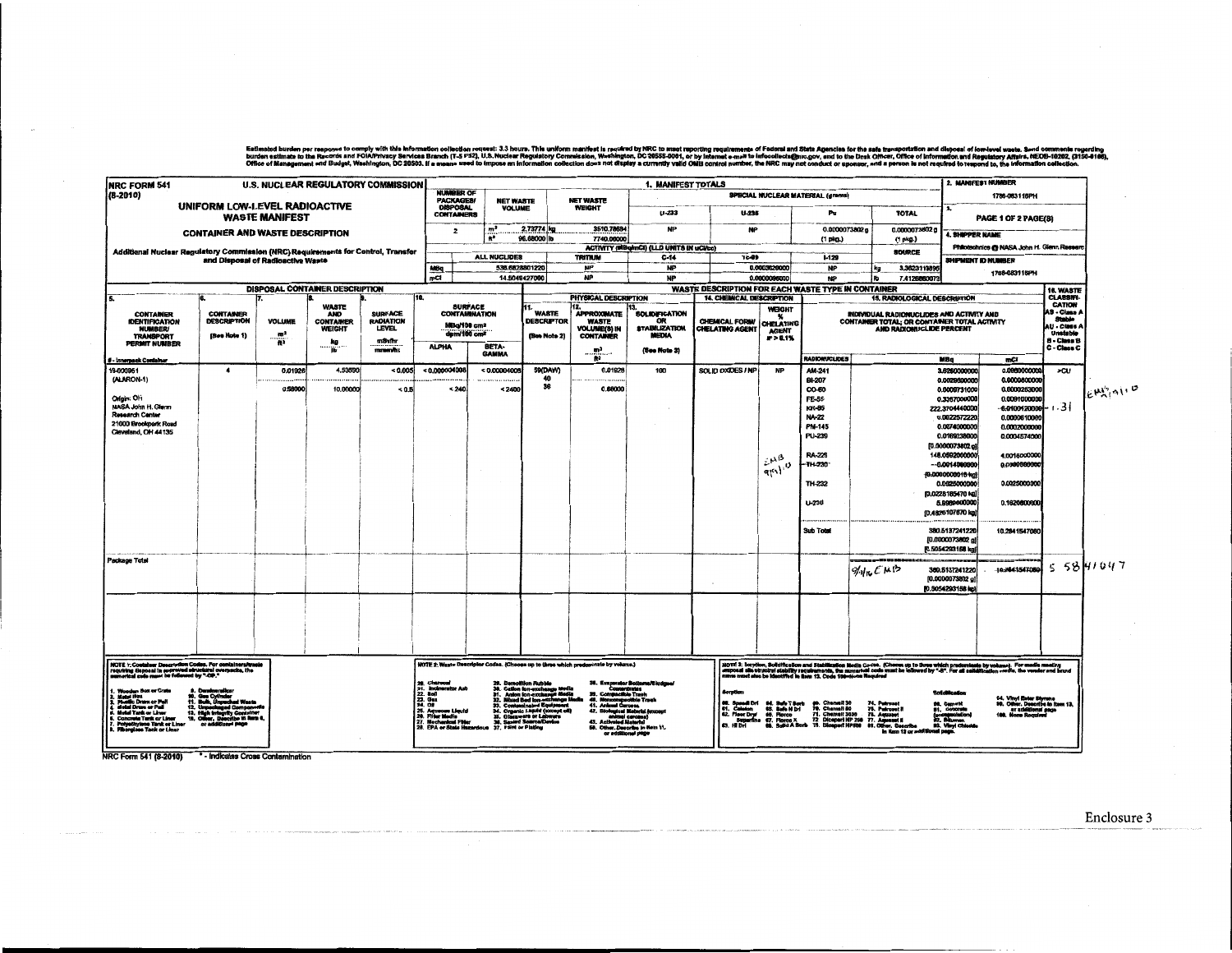Estimated burden per response to comply with this information collection request 3.3 hours. This uniform manifest is required by NRC to must monting requirements of Federal and State Agencies of the self remembership one o

 $\sim$   $\sim$ 

| <b>NRC FORM 541A</b>                                                                               |                                                        |                                          |                                                                |                                                              |                                                           |                               |                                                          |                                                                             |                                                                            |                                                                                                                                                                                                                             |                                       |                                                                                                       | U.S. NUCLEAR REGULATORY COMMISSION 3. MANIFEST NUMBER             |                                                                                                                                                       |                                                                                                                              |                     |
|----------------------------------------------------------------------------------------------------|--------------------------------------------------------|------------------------------------------|----------------------------------------------------------------|--------------------------------------------------------------|-----------------------------------------------------------|-------------------------------|----------------------------------------------------------|-----------------------------------------------------------------------------|----------------------------------------------------------------------------|-----------------------------------------------------------------------------------------------------------------------------------------------------------------------------------------------------------------------------|---------------------------------------|-------------------------------------------------------------------------------------------------------|-------------------------------------------------------------------|-------------------------------------------------------------------------------------------------------------------------------------------------------|------------------------------------------------------------------------------------------------------------------------------|---------------------|
| (8-2010)                                                                                           |                                                        |                                          |                                                                |                                                              |                                                           | UNIFORM LOW-LEVEL RADIOACTIVE |                                                          |                                                                             |                                                                            |                                                                                                                                                                                                                             |                                       |                                                                                                       |                                                                   |                                                                                                                                                       | 1788-083116PH                                                                                                                |                     |
|                                                                                                    |                                                        |                                          |                                                                |                                                              |                                                           |                               | <b>WASTE MANIFEST</b>                                    | <b>CONTAINER AND WASTE DESCRIPTION (CONTINUATION)</b>                       |                                                                            |                                                                                                                                                                                                                             |                                       |                                                                                                       |                                                                   |                                                                                                                                                       | PAGE 2 OF 2 PAGE(S)                                                                                                          |                     |
|                                                                                                    |                                                        |                                          |                                                                |                                                              |                                                           |                               |                                                          |                                                                             |                                                                            | WASTE DESCRIPTION FOR EACH WASTE TYPE IN CONTAINER                                                                                                                                                                          |                                       |                                                                                                       |                                                                   |                                                                                                                                                       |                                                                                                                              | <b>16. WASTE</b>    |
| π                                                                                                  |                                                        |                                          | DISPOSAL CONTAINER DESCRIPTION                                 |                                                              | 10.                                                       |                               |                                                          | PHYSICAL DEBCRIPTION                                                        |                                                                            | <b>14. CHEMICAL DESCRIPTION</b>                                                                                                                                                                                             |                                       |                                                                                                       | <b>15. RADIOLOGICAL DESCRIPTION</b>                               |                                                                                                                                                       |                                                                                                                              | CLASSIFI-<br>CATION |
| <b>CONTAINER</b><br><b>IDENTIFICATION</b><br><b>NUMBER/</b><br><b>TRANSPORT</b>                    | <b>CONTAINER</b><br><b>DESCRIPTION</b><br>(See Note 1) | <b>VOLUME</b><br>$\frac{m^2}{R^2}$       | <b>WASTE</b><br><b>AND</b><br><b>CONTAINER</b><br>WEIGHT<br>kg | <b>SURFACE</b><br><b>RADIATION</b><br><b>LEVEL</b><br>mövinr | <b>SURFACE</b><br>MBar109 cm <sup>2</sup><br>dptart00 cm* | <b>CONTAMINATION</b>          | 11.<br><b>WASTE</b><br><b>DESCRIPTOR</b><br>(Sse Note 2) | 12<br><b>APPROXMATE</b><br><b>WASTE</b><br>VOLUME(8) IN<br><b>CONTAINER</b> | <b>SOLIDIFICATION</b><br><b>OR</b><br><b>STABILIZATION</b><br><b>MEDIA</b> | WEIGHT<br>INDIVIDUAL RADIONUCLIDES AND ACTIVITY AND<br>۰.<br>CONTAINER TOTAL; OR CONTAINER TOTAL ACTIVITY<br>CHEMICAL FORM!<br><b>CHELATING</b><br>CHELATING AGENT<br>AND RADIONUCLIDE PERCENT<br><b>AGENT</b><br>IF > 0.1% |                                       |                                                                                                       | AS - Class A<br>Stable<br>AU - Class A<br>Unutable<br>B - Clean B |                                                                                                                                                       |                                                                                                                              |                     |
| PERMIT NUMBER<br>8 - Imnerpack Containe                                                            |                                                        |                                          | $-\mathbf{v}$                                                  | mromfur                                                      | <b>ALPHA</b>                                              | <b>BETA-</b><br><b>GAMBIA</b> |                                                          | m,<br>ff3                                                                   | (See Note 3)                                                               |                                                                                                                                                                                                                             |                                       | RADIONUCLIDES                                                                                         | $FB$ $S/3011L$                                                    | Hillig                                                                                                                                                | mCI                                                                                                                          | C - Class C         |
| 16-000952<br>$(16-005)$                                                                            | $\overline{\mathbf{z}}$                                | 2.71847                                  | 3810.15624                                                     | $= 0.012$                                                    | < 0.000004008                                             | < 0.00004008                  | 59(DAW)<br>40                                            | 2.71848                                                                     | 100                                                                        | SOLID OXIDES / NP                                                                                                                                                                                                           | <b>AP</b>                             | AG-HOM / O tim<br>CD-109                                                                              |                                                                   | 0.6032480000<br>0.6253000000                                                                                                                          | 0.0163040000<br>0.0169000000                                                                                                 | <b>AU</b>           |
| Origin: OH<br>NASA John H. Glenn<br>Research Center<br>21000 Brookpark Road<br>Cleveland, OH 44135 |                                                        | 96.00000                                 | 8400.00000                                                     | $-1.2$                                                       | < 240                                                     | < 2400                        | 39<br>36<br>33                                           | 96,00000                                                                    |                                                                            | এখ                                                                                                                                                                                                                          | $\rho_{\bm{p}}$<br>۱v<br>CKB<br>つきりゅう | CO-80<br>C8-137<br><b>MI-63</b><br>PO-210<br><b>SB-125</b><br><b>SR-80</b><br><b>TC-89-</b><br>TH-232 |                                                                   | 137,3628319000<br>0.5175560000<br>0.4931360000<br>0.0002775000<br>0.6728070000<br>4.3227470000<br>-0.0003620006<br>11.5810000000<br>[2,8568820737 kg] | 3.7122387000<br>0.0139880000<br>0.0133280000<br>0.0000075000<br>0.0181810000<br>0.1168310000<br>0.0000000000<br>0.3130000000 |                     |
|                                                                                                    |                                                        |                                          |                                                                |                                                              |                                                           |                               |                                                          |                                                                             |                                                                            |                                                                                                                                                                                                                             |                                       | <b>Sub Total</b>                                                                                      |                                                                   | 156.1691580000<br>[2.8568820737 kg                                                                                                                    | 4.2207880000                                                                                                                 |                     |
| Package Total                                                                                      |                                                        |                                          |                                                                |                                                              |                                                           |                               |                                                          |                                                                             |                                                                            |                                                                                                                                                                                                                             |                                       |                                                                                                       |                                                                   | 156.1891560000<br>[2.8588820737 kg                                                                                                                    | 4.2207880000                                                                                                                 |                     |
| <b>Shipment Total</b>                                                                              |                                                        | <b>ANCOURSERY</b><br>2.73773<br>96,68000 | 3614.69214<br>8410.00000                                       |                                                              |                                                           |                               |                                                          |                                                                             |                                                                            |                                                                                                                                                                                                                             |                                       |                                                                                                       | m receitttenni                                                    | 536.6828801220<br>[0.0000073802 g)<br>3.3623113895 kg                                                                                                 | $-14,6049427066$<br>$9.80 + 8721$                                                                                            | rw M<br>7/9/16      |
|                                                                                                    |                                                        |                                          |                                                                |                                                              |                                                           |                               |                                                          |                                                                             |                                                                            |                                                                                                                                                                                                                             |                                       |                                                                                                       |                                                                   |                                                                                                                                                       |                                                                                                                              |                     |
|                                                                                                    |                                                        |                                          |                                                                |                                                              |                                                           |                               |                                                          |                                                                             |                                                                            |                                                                                                                                                                                                                             |                                       |                                                                                                       |                                                                   |                                                                                                                                                       |                                                                                                                              |                     |
|                                                                                                    |                                                        |                                          |                                                                |                                                              |                                                           |                               |                                                          |                                                                             |                                                                            |                                                                                                                                                                                                                             |                                       |                                                                                                       |                                                                   |                                                                                                                                                       |                                                                                                                              |                     |
|                                                                                                    |                                                        |                                          |                                                                |                                                              |                                                           |                               |                                                          |                                                                             |                                                                            |                                                                                                                                                                                                                             |                                       |                                                                                                       |                                                                   |                                                                                                                                                       |                                                                                                                              |                     |

NRC Form 541A (8-2010) \* - Indicates Cross Contamination